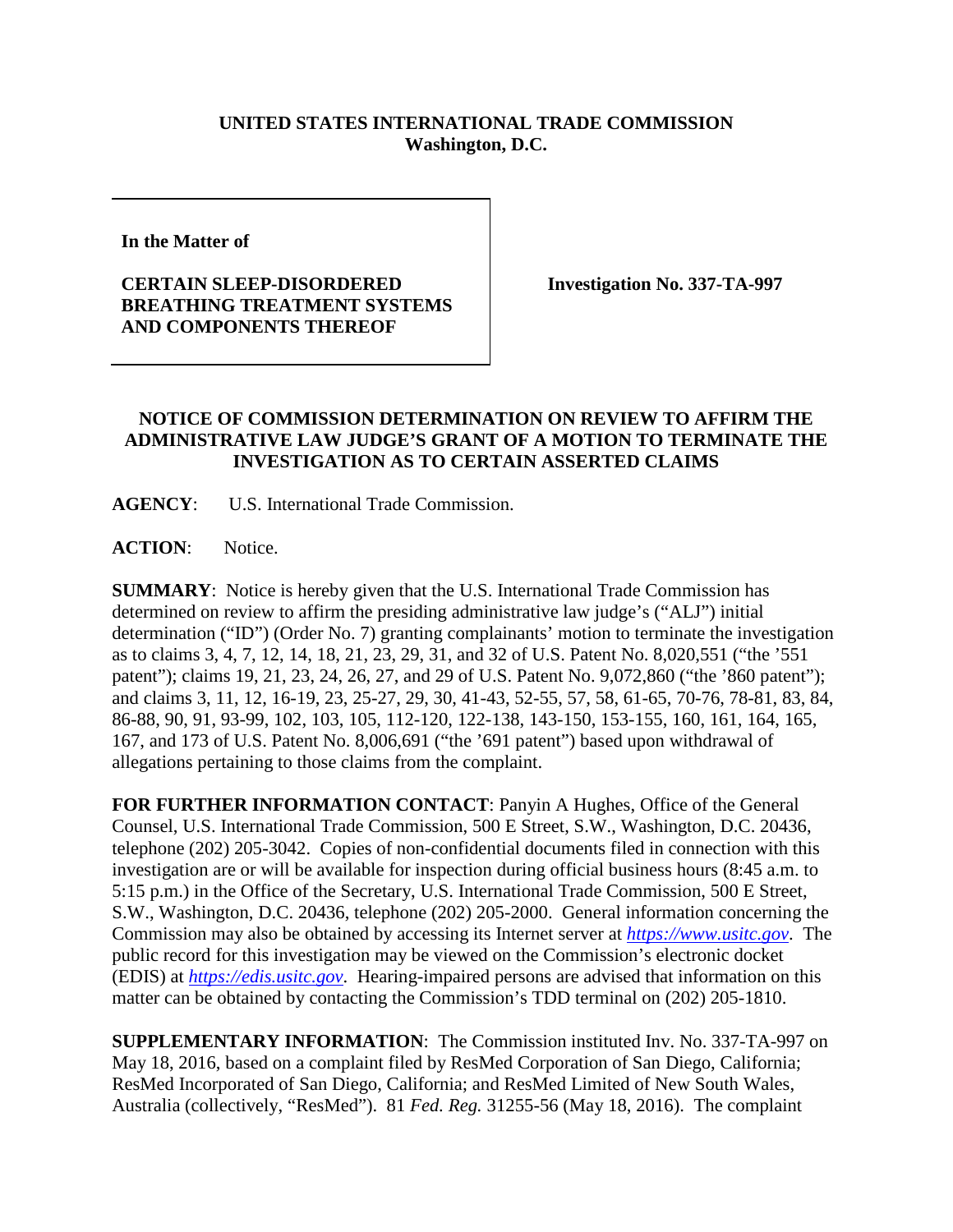alleged violations of section 337 of the Tariff Act of 1930 (19 U.S.C. § 1337) in the importation into the United States, the sale for importation, and the sale within the United States after importation of certain sleep-disordered breathing treatment systems and components thereof that infringe one or more claims of U.S. Patent No. RE44,453; the '551 patent; the '691 patent; and the '860 patent. The notice of investigation named the following respondents: BMC Medical Co., Ltd. of Beijing, China; 3B Medical, Inc. of Lake Wales, Florida; and 3B Products, L.L.C., of Lake Wales, Florida (collectively "BMC"). The Office of Unfair Import Investigations ("OUII") is not participating in the investigation.

On August 5, 2016, ResMed filed a motion to terminate the investigation as to claims 3, 4, 7, 12, 14, 18, 21, 23, 29, 31, and 32 of the '551 patent; claims 19, 21, 23, 24, 26, 27, and 29 of the '860 patent; and claims 3, 11, 12, 16-19, 23, 25-27, 29, 30, 41-43, 52-55, 57, 58, 61-65, 70- 76, 78-81, 83, 84, 86-88, 90, 91, 93-99, 102, 103, 105, 112-120, 122-138, 143-150, 153-155, 160, 161, 164, 165, 167, and 173 of the '691 patent based upon withdrawal of allegations pertaining to those claims from the complaint. On August 10, 2016, the ALJ found the motion deficient because it did not indicate that the termination was without reservation. On August 15, 2016, ResMed filed a renewed motion to terminate the investigation as to the above-identified claims based upon withdrawal of allegations pertaining to those claims from the complaint. BMC did not oppose the renewed motion. On August 19, 2016, the ALJ issued the subject ID, granting ResMed's renewed motion. The ALJ pointed to Commission Rule 210.21(a) and found that no extraordinary circumstances prohibited granting the renewed motion. No petitions for review of the ID were filed.

On September 13, 2016, the Commission determined to review the subject ID. The Commission noted that a motion for termination of an investigation based on withdrawal of the complaint must comply with Commission Rule 210.21(a)(1), which requires that the motion "contain a statement that there are no agreements, written or oral, express or implied between the parties concerning the subject matter of the investigation, or if there are any agreements concerning the subject matter of the investigation, all such agreements shall be identified, and if written, a copy shall be filed with the Commission along with the motion." 19 C.F.R. § 210.21(a)(1). The Commission found that while ResMed's initial motion contained the required statement, the renewed motion omits the statement.

The Commission directed ResMed to supplement its renewed motion with a statement that complies with Commission Rule 210.21(a)(1) by September 29, 2016. Responses to ResMed's supplement were to be filed by October 7, 2016.

On September 22, 2016, ResMed filed a submission, supplementing its renewed motion, and in compliance with Commission rule  $210.21(a)(1)$  stated that "there are no agreements, written or oral, express or implied between the parties concerning the subject matter of the investigation with respect to these claims." On October 3, 2016, the ALJ issued Order No. 14, which is titled "Amended Initial Determination," granting ResMed's motion to terminate the investigation as to the above identified claims. No other responses were received.